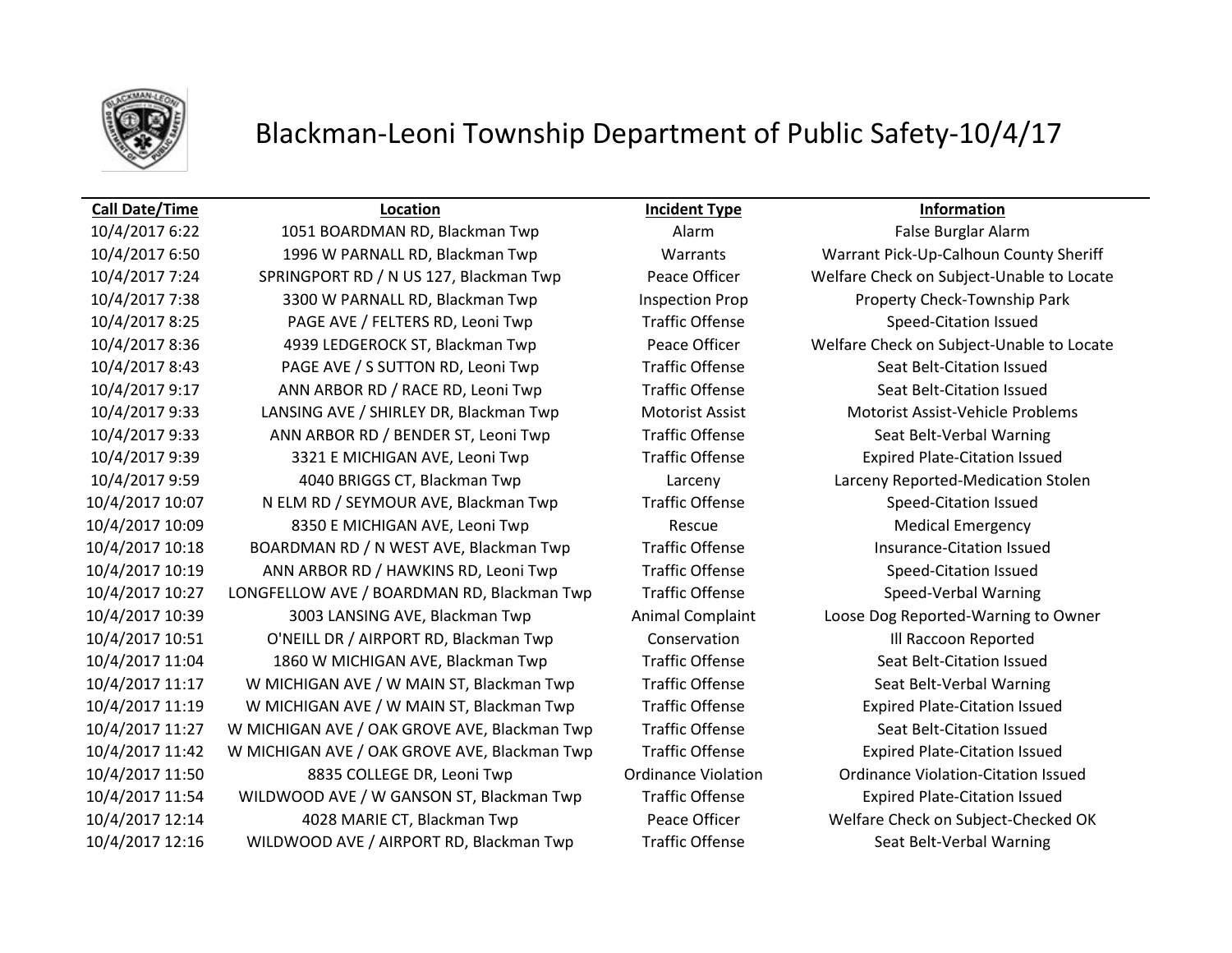

### **Call Date/Time Location Incident Type Information**

10/4/2017 12:23 W PARNALL RD / LANSING AVE, Blackman Twp Accident PDA Two Vehicle Accident-No Injuries 10/4/2017 12:42 2418 W MICHIGAN AVE, Blackman Twp Hit and Run Hit and Run-One Vehicle Accident 10/4/2017 12:49 140 W I 94, Blackman Twp Motorist Assist Motorist Assist-Vehicle Problems 10/4/2017 13:03 N WEST AVE / ANDREW AVE, Blackman Twp Traffic Offense Expired Plate-Citation Issued 10/4/2017 13:34 1700 W MICHIGAN AVE, Blackman Twp Larceny Retail Fraud-Wal-Mart 10/4/2017 14:13 LONGFELLOW AVE / W ARGYLE ST, Blackman Twp Traffic Offense No License-Citation Issued 10/4/2017 14:26 W ARGYLE ST / MAYNARD AVE, Blackman Twp Traffic Offense Seat Belt-Citation Issued 10/4/2017 14:34 N US 127 / W I 94, Blackman Twp Traffic Offense Obstructed Plate-Verbal Warning 10/4/2017 14:42 BLAKE RD / ASHTON RIDGE DR, Blackman Twp Traffic Offense Seat Belt-Verbal Warning 10/4/2017 14:43 629 S CLOVER HILL DR, Leoni Twp Rescue Medical Emergency 10/4/2017 14:53 3640 PAGE AVE, Leoni Twp Traffic Offense Speed-Citation Issued 10/4/2017 14:58 2501 LANSING AVE, Blackman Twp Larceny Larceny Reported-Suspect Identified 10/4/2017 14:59 121 PEACH ST, Blackman Twp Rescue Medical Emergency 10/4/2017 15:01 2900 HERITAGE BLVD, Blackman Twp Rescue Medical Emergency 10/4/2017 15:02 PAGE AVE / S SUTTON RD, Leoni Twp Traffic Offense Speed-Verbal Warning 10/4/2017 15:10 PAGE AVE / S SUTTON RD, Leoni Twp Traffic Offense Speed-Verbal Warning 10/4/2017 15:14 PAGE AVE / S SUTTON RD, Leoni Twp Traffic Offense Speed-Verbal Warning 10/4/2017 15:16 2601 SEYMOUR RD, Blackman Twp Accident PDA Two Vehicle Accident-No Injuries 10/4/2017 15:23 145 W I 94, Leoni Twp Accident PI One Vehicle Accident-Injuries 10/4/2017 15:53 5025 ANN ARBOR RD, Leoni Twp Rescue Medical Emergency 10/4/2017 16:00 203 5TH ST, Leoni Twp Disorderly Trouble with Subject Reported 10/4/2017 16:12 3021 E MICHIGAN AVE, Blackman Twp Disorderly Trouble with Subject Reported 10/4/2017 16:48 2600 E SOUTH ST, Leoni Twp Disorderly Trouble with Subject Reported 10/4/2017 18:03 241 OAK GROVE AVE, Blackman Twp Domestic Domestic Assault Arrest 10/4/2017 18:06 4501 SPRINGPORT RD, Blackman Twp Motorist Assist Motorist Assist-Vehicle Problems

10/4/2017 12:53 8250 CUTLER RD, Leoni Twp Fraud Check Fraud Reported-Suspects Identified 10/4/2017 15:40 NAPOLEON RD / LEE RD, Leoni Twp Peace Officer Welfare Check on Subject-Transported to Hospital 10/4/2017 17:47 N ELM RD / W I 94, Blackman Twp Suspicious Situation Suspicious Situation Reported-Checked OK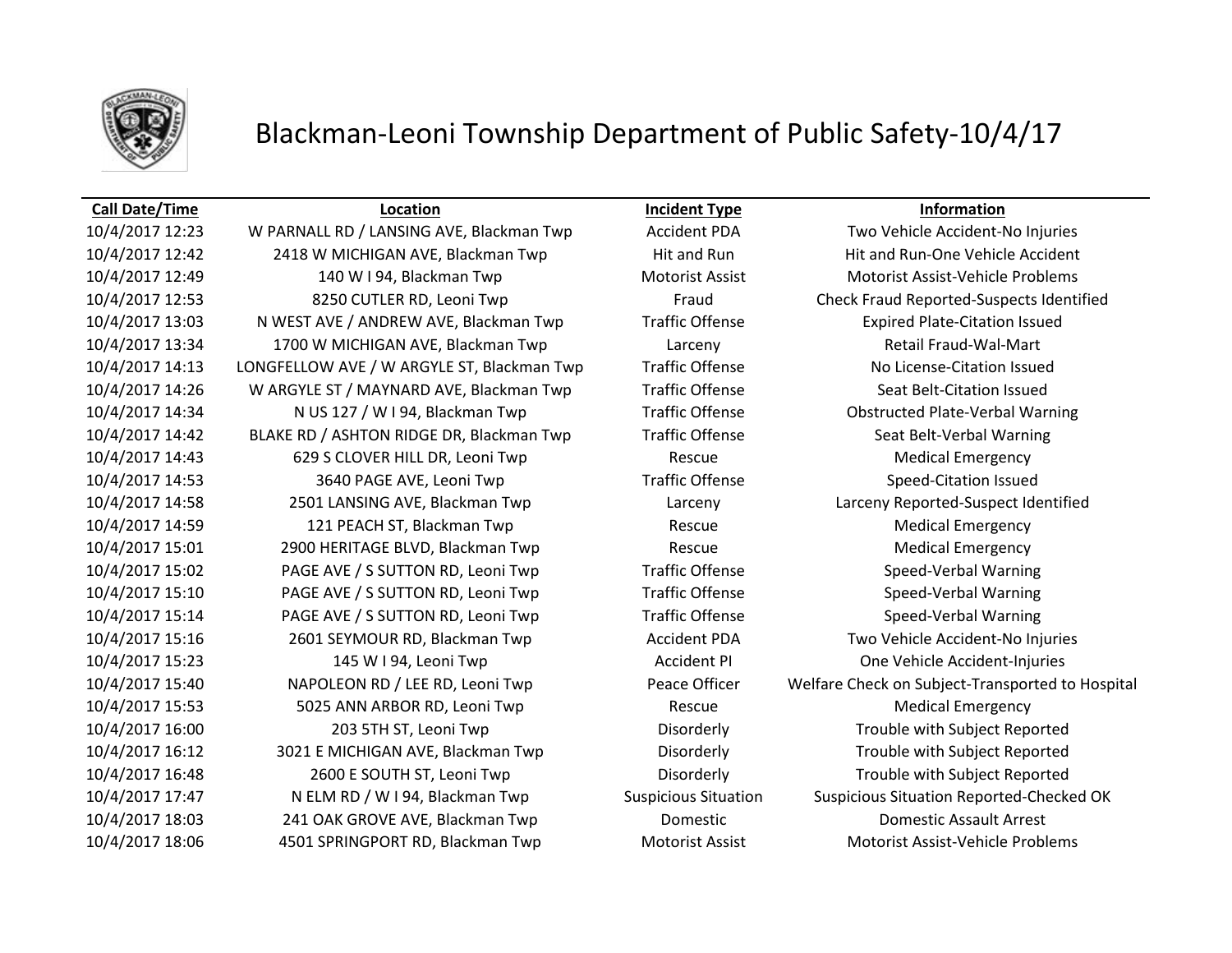

### **Call Date/Time Location Incident Type Information**

10/4/2017 18:32 2800 SPRINGPORT RD, Blackman Twp Rescue Medical Emergency 10/4/2017 21:18 3803 SEYMOUR RD, Leoni Twp Fraud Credit Card Fraud 10/4/2017 21:35 4530 PAGE AVE, Leoni Twp Alarm False Burglar Alarm 10/4/2017 23:40 1051 BOARDMAN RD, Blackman Twp **Alarm Alarm False Burglar Alarm** False Burglar Alarm 10/5/2017 0:16 2950 PHEASANT RUN DR, Blackman Twp Rescue Medical Emergency 10/5/2017 0:20 2928 E MICHIGAN AVE, Blackman Twp Alarm False Burglar Alarm 10/5/2017 5:10 2801 CARRIAGE LN, Blackman Twp Rescue Medical Emergency

10/4/2017 18:07 3021 E MICHIGAN AVE, Blackman Twp Peace Officer Welfare Check on Subject-Unable to Locate 10/4/2017 18:28 140 W I 94, Blackman Twp Peace Officer Welfare Check on Subject-Checked OK 10/4/2017 18:32 4211 ALDEN DR, Blackman Twp Animal Complaint Loose Dog Reported-Warning to Owner 10/4/2017 18:37 207 OAK GROVE AVE D, Blackman Twp Domestic Domestic Dispute-Verbal 10/4/2017 19:00 4220 WELLINGTON, Blackman Twp Disorderly Trouble with Subject Reported 10/4/2017 19:10 COOPER RD / E I 94, Blackman Twp Peace Officer Welfare Check on Subject-Checked OK 10/4/2017 19:12 COOPER RD / W PARNALL RD, Blackman Twp Suspicious Situation Suspicious Situation Reported 10/4/2017 19:14 E I 94 / LANSING AVE, Blackman Twp Accident PDA Two Vehicle Accident-No Injuries 10/4/2017 19:24 4200 VAN HORN RD, Blackman Twp Domestic Domestic Dispute-Verbal 10/4/2017 20:07 3270 BENT TREE LN, Blackman Twp Assist Assist Assist to Jackson County Sheriff's Department 10/4/2017 20:11 1565 FALAHEE RD, Leoni Twp Suspicious Situation Suspicious Situation Reported 10/4/2017 20:48 4201 W MICHIGAN AVE, Blackman Twp Peace Officer Stand-By While Property Picked-Up 10/4/2017 21:01 E I 94 / S US 127, Blackman Twp Accident PDA Two Vehicle Accident-No Injuries 10/4/2017 21:32 1309 TANBARK LN W, Blackman Twp Suicide Suicidal Subject-Transported to Hospital 10/4/2017 21:47 3210 KINGSBROOKE DR, Blackman Twp Domestic Domestic Dispute-Verbal 10/4/2017 22:02 1210 W PARNALL RD, Blackman Twp Larceny Retail Fraud-Country Market 10/4/2017 22:38 1780 E PARNALL RD, Blackman Twp Trespassing Trespassing-Michigan Department of Corrections 10/4/2017 23:13 2777 AIRPORT RD, Blackman Twp Hit and Run Hit and Run Hit and Run Accident-Meijer Parking Lot 10/5/2017 3:51 1535 WINNEBAGO LN, Leoni Twp Suspicious Situation Suspicious Subject Reported-Unable to Locate 10/5/2017 3:56 FALAHEE RD / MYERS CT, Leoni Twp Suspicious Situation Suspicious Subject Reported-Checked OK 10/5/2017 4:41 8250 CUTLER RD, Leoni Twp Stolen Vehicle 2008 Blue Ford Escape Stolen